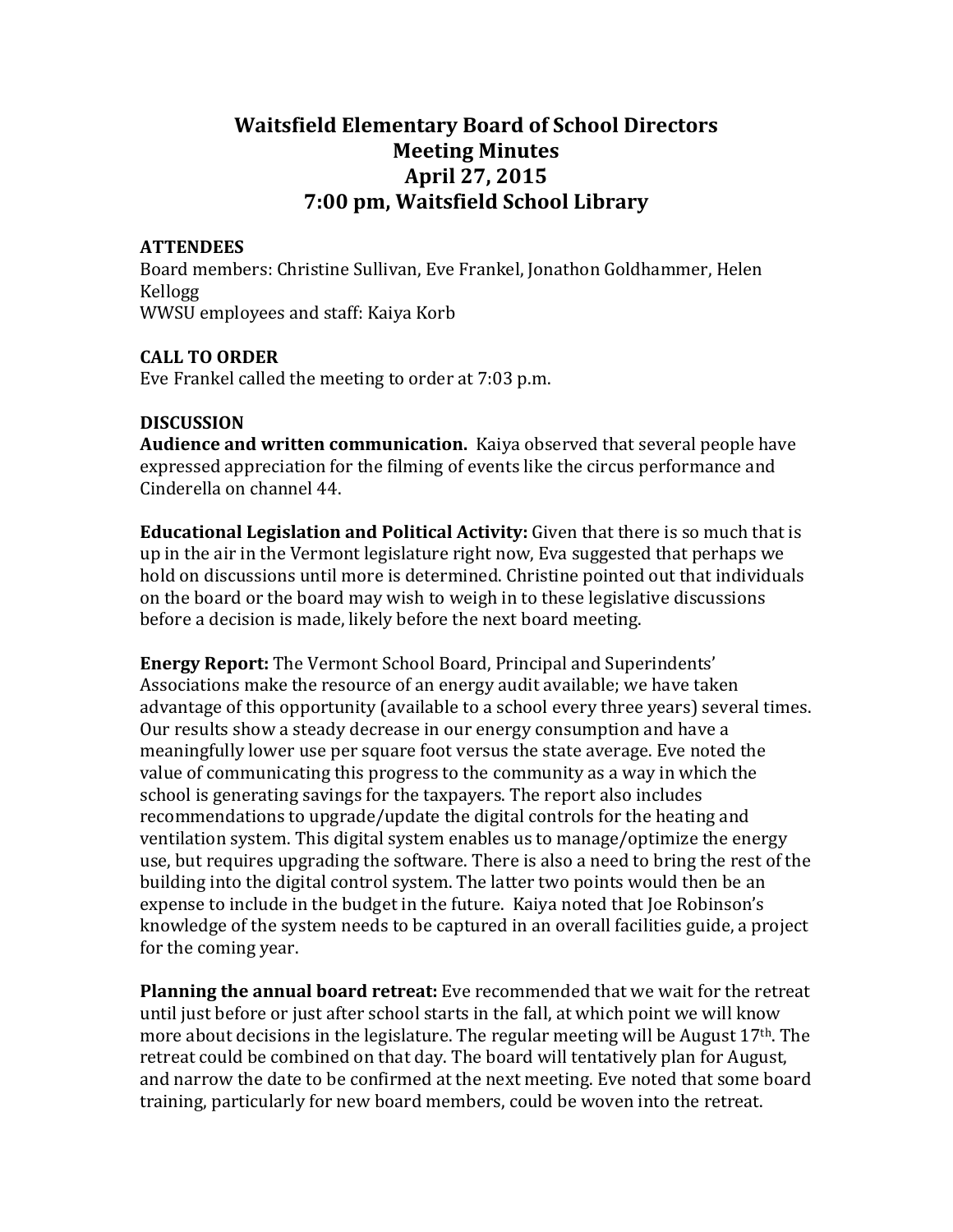#### **ACTION**

Approval of the March 16 Minutes: Christine Sullivan made a motion to approve the minutes from March 16<sup>th</sup>. Jonathon Goldhammer seconded and the minutes were unanimously approved.

**Establish Regional Preschool Boundaries:** The legislature has decided that all students should have access to preschool and be allowed to take the funding from their district to the school of their choice, within the set boundary. The law requires school boards to set those regional preschool boundaries. Kaiya recommends following the boundaries of our supervisory union, the same which are already in place within our preschool partnership.

Helen Kellogg made a motion to define the regional preschool boundaries as the geographic boundaries of our current supervisory union, recognizing that these will go into effect in the 2016-2017 school year. Christine Sullivan and the motion was unanimously approved.

Helen Kellogg made a motion authorizing Eve Frankel to renew the preschool partnership agreement. Jonathon Goldhammer seconded and the motion was unanimously approved.

Approve a preschool classroom assistant: The role would be for two days a week. There will be 21 students screened, with 18 verbal confirmations of intent to join the WES program. The preschool license allows a maximum of 15 students in our room, which would mean we'll expand into the adjacent room.

Jonathon Goldhammer made a motion to approve the hiring of a second preschool classroom assistant. Christine Sullivan seconded and the motion was unanimously approved.

**Approve the Solar Energy Credit MOU with the town of Waitsfield:** The town will bill the school quarterly for 90% of the cost of the power that's been offset. This equates to a savings for the school in addition to the environmental benefits of solar production. Kaiya recommends that this MOU be dated effective starting the date of the net meeting credit application. Christine Sullivan made a motion to accept the MOU and set the date effective of the start of net metering. Jonathon Goldhammer seconded and the motion was unanimously approved.

**Accept Letter of Resignation:** Jonathon Goldhammer made a motion to accept the letter of resignation from Emily Smith. Helen Kellogg seconded and the motion was unanimously approved.

**Confirm World Languages Teacher Hiring Process:** A hiring committee will be formed and hope to have a candidate to recommend at the next board meeting.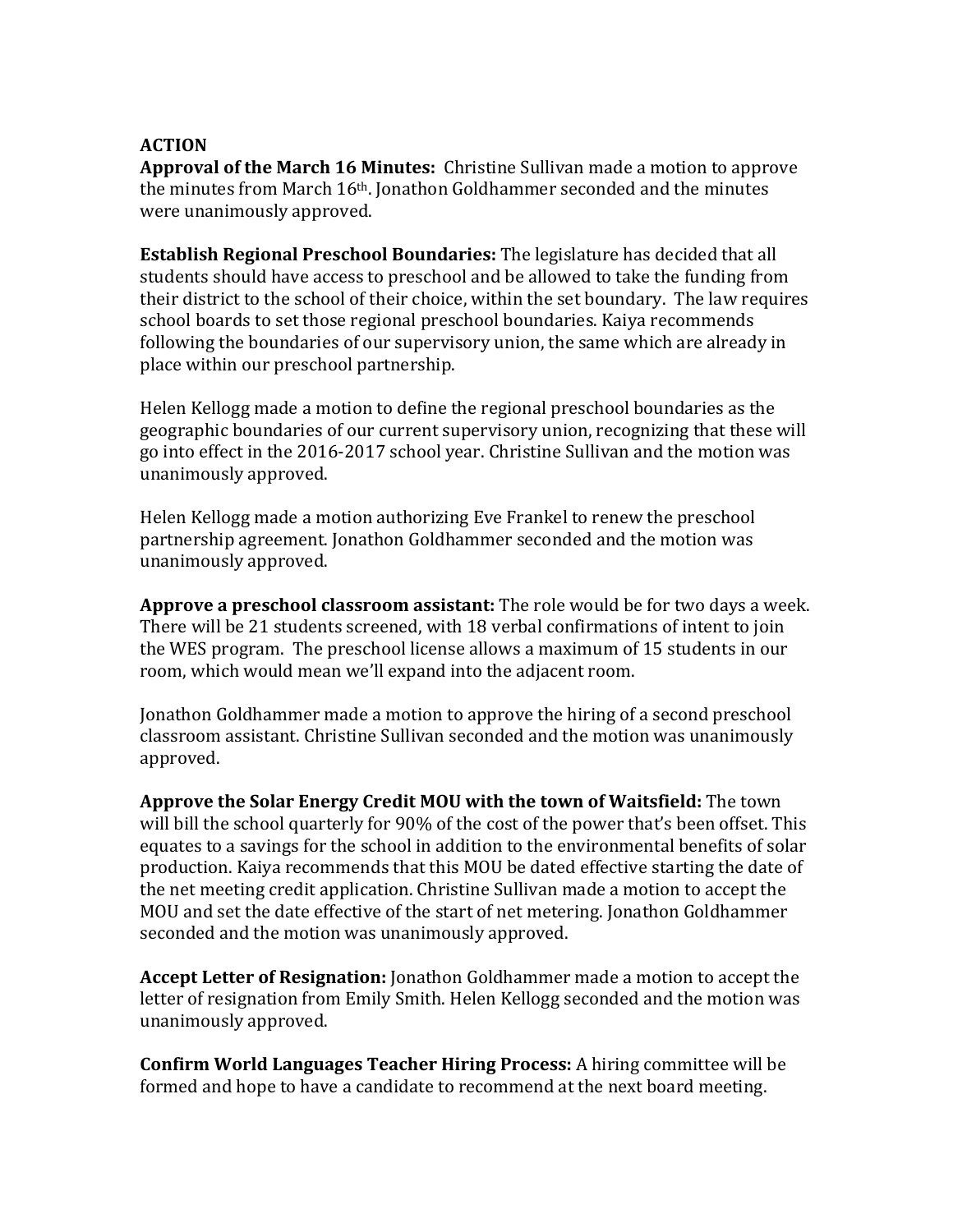**Approve the board order**: Eve Frankel made a motion to approve the board order of \$13,972.61. Helen Kellogg seconded and the motion was unanimously approved.

**Confirm the last day of school:** Christine Sullivan made a motion to approve a 179 day school year for students and 180 days for teachers, with the last in-service day being a flex day. Eve Frankel seconded and the motion was unanimously approved.

# **REPORTS**

**Financial Report**: We're still working on the reporting of the Financial Report for FY2015, but preliminary review indicates that we will have a balance at the end of the year. That balance is estimated to be at least \$9,000 conservatively. Time studies to reconcile special education expenses and revenue will be incorporated into the financial report for next month. Any fund balance will be reviewed and considered for the capital improvement fund. The board discussed the school lunch report, including student participation and the cost numbers.

**Principal's Report:** At this time of year Kaiya is working to bring closure to work underway as well as plan for the year ahead. Screenings, placement and the schedule for next year are well underway. With 7.5 weeks left, evaluations of all paraprofessional state, custodians, and staff are coming to closure. Teaching evaluations (4 this year) and the total staff goal setting process is also being finalized for the year.

The last of the SBAC will be given this week. Teachers felt that the test was rigorous and held great questions. Several students worked extended hours on the test, notably as the questions got harder with their success. The computer part went relatively smooth. We won't get the results until the middle of July. Students generally thought the test was intense.

Next year, the school will work with the Tarrant Foundation (5 & 6 grade levels) on the effective use of technology to support proficiency –based learning. There will be a 1:1 ration of device to student for 5 and 6 graders next year, though the devices will not be assigned to the children. Performance based learning will be a continued focus for next year. The school continues to work on support systems for students including the PBIS/We Rock program or other extra services beyond IEPs. We're seeing a slight decline in our special education needs. The summary of our action plan progress will be brought to an upcoming meeting.

**Washington West Supervisory Report:** The executive committee spent 3.5 hours on policy at the last meeting. Our board will get these policies to approve at the upcoming meeting. Eve noted the progress specifically on the student expression policy and the agreement achieved across the WWSU. We will look to move that packet at the following meeting.

# **Superintendent's Report:** not present.

**Executive Session:** none needed.